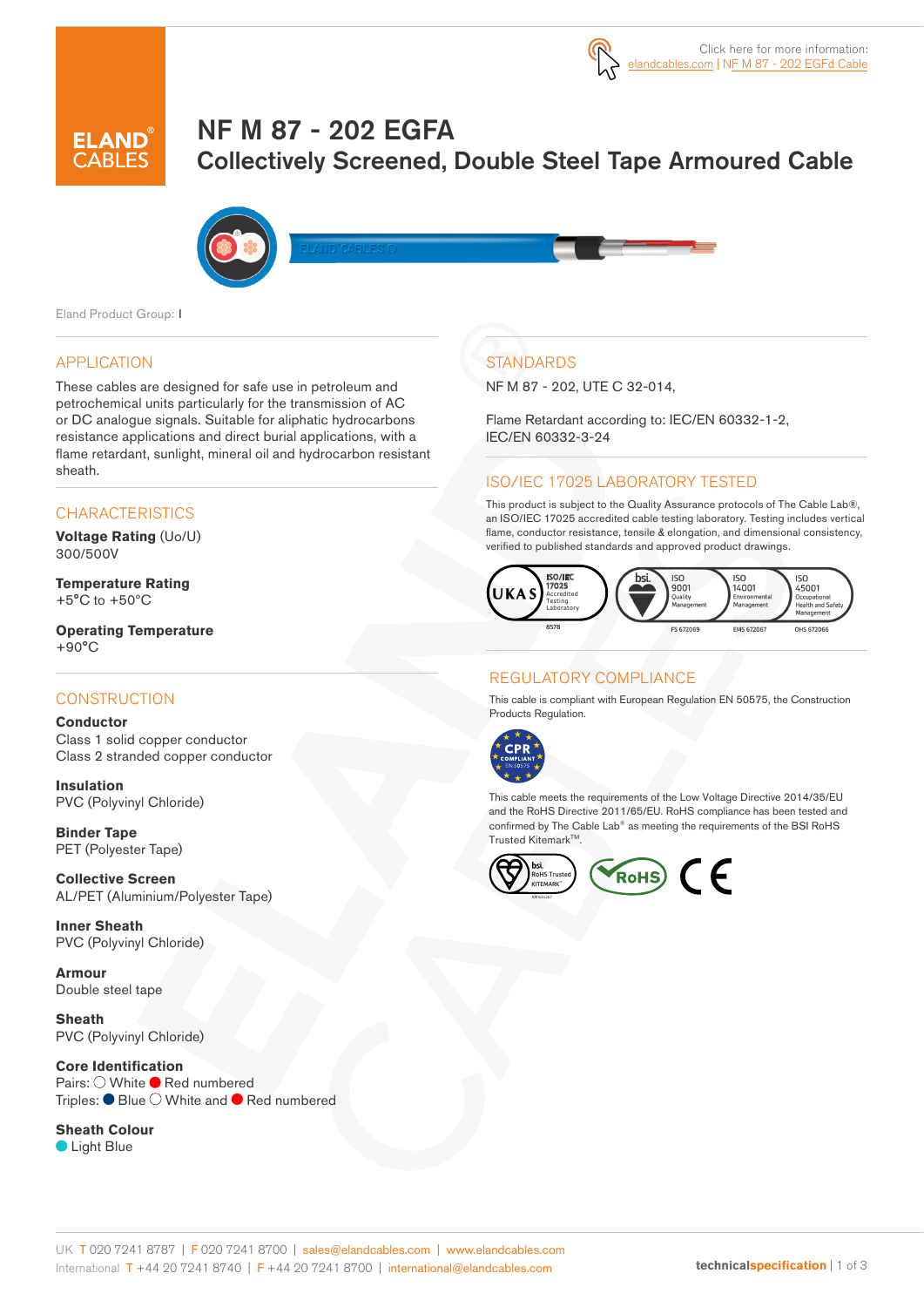

### DIMENSIONS

| ELAND PART NO.     | NO. OF<br>PAIRS/TRIPLE | NOMINAL CROSS SECTIONAL AREA<br>mm <sup>2</sup> | NOMINAL OVERALL DIAMETER<br>mm |
|--------------------|------------------------|-------------------------------------------------|--------------------------------|
| IEGFA010005        | 1P                     | 0.5                                             | 7.9                            |
| IEGFA010088        | 1P                     | 0.88                                            | 9.2                            |
| <b>IEGFA01015</b>  | 1P                     | 1.5                                             | 10.1                           |
| IEGFA01T0005       | 1T                     | 0.5                                             | 8.2                            |
| IEGFA01T0088       | 1T                     | 0.88                                            | 9.6                            |
| IEGFA01T015        | 1T                     | 1.5                                             | 10.6                           |
| IEGFA020005        | 2P(Q)                  | 0.5                                             | 8.6                            |
| <b>IEGFA020088</b> | 2P(Q)                  | 0.88                                            | 10.1                           |
| IEGFA02015         | 2P(Q)                  | 1.5                                             | 11.2                           |
| IEGFA02T0005       | 2T                     | 0.5                                             | 11.4                           |
| IEGFA02T0088       | 2T                     | 0.88                                            | 14.2                           |
| IEGFA02T015        | 2T                     | 1.5                                             | 16.2                           |
| IEGFA030005        | 3P                     | 0.5                                             | 11.4                           |
| <b>IEGFA030088</b> | $3\mathsf{P}$          | 0.88                                            | 14.2                           |
| IEGFA03015         | $3\mathsf{P}$          | 1.5                                             | 16.1                           |
| IEGFA03T0005       | 3T                     | 0.5                                             | 11.9                           |
| IEGFA03T0088       | 3T                     | 0.88                                            | 14.9                           |
| IEGFA03T015        | 3T                     | 1.5                                             | 17.8                           |
| <b>IEGFA070005</b> | 7P                     | 0.5                                             | 13.9                           |
| <b>IEGFA070088</b> | 7P                     | 0.88                                            | 18.6                           |
| IEGFA07015         | 7P                     | 1.5                                             | 21.3                           |
| IEGFA07T0005       | 7T                     | 0.5                                             | 14.6                           |
| IEGFA07T0088       | 7T                     | 0.88                                            | 19.6                           |
| IEGFA07T015        | 7T                     | 1.5                                             | 23                             |
| IEGFA120005        | 12P                    | 0.5                                             | 18.2                           |
| <b>IEGFA120088</b> | 12P                    | 0.88                                            | 24                             |
| IEGFA12015         | 12P                    | 1.5                                             | 28.2                           |
| IEGFA12T0005       | 12T                    | 0.5                                             | 19.2                           |
| IEGFA12T0088       | 12T                    | 0.88                                            | 25.4                           |
| IEGFA12T015        | 12T                    | 1.5                                             | 30.3                           |
| IEGFA190005        | <b>19P</b>             | 0.5                                             | 20.7                           |
| <b>IEGFA190088</b> | 19P                    | 0.88                                            | 28                             |
| <b>IEGFA19015</b>  | <b>19P</b>             | 1.5                                             | 32.9                           |
| IEGFA19T0005       | <b>19T</b>             | 0.5                                             | 22.3                           |
| IEGFA19T0088       | <b>19T</b>             | 0.88                                            | 30.1                           |
| IEGFA19T015        | <b>19T</b>             | 1.5                                             | 35                             |
| IEGFA270005        | 27P                    | 0.5                                             | 24.6                           |
| <b>IEGFA270088</b> | 27P                    | 0.88                                            | 33.4                           |
| IEGFA27015         | 27P                    | 1.5                                             | 39                             |
| IEGFA27T0005       | 27T                    | 0.5                                             | 26.5                           |
| IEGFA27T0088       | 27T                    | 0.88                                            | 35.5                           |
| IEGFA27T015        | 27T                    | 1.5                                             | 41.5                           |

P = Pairs

 $Q = Quad$ 

 $T =$ Triple